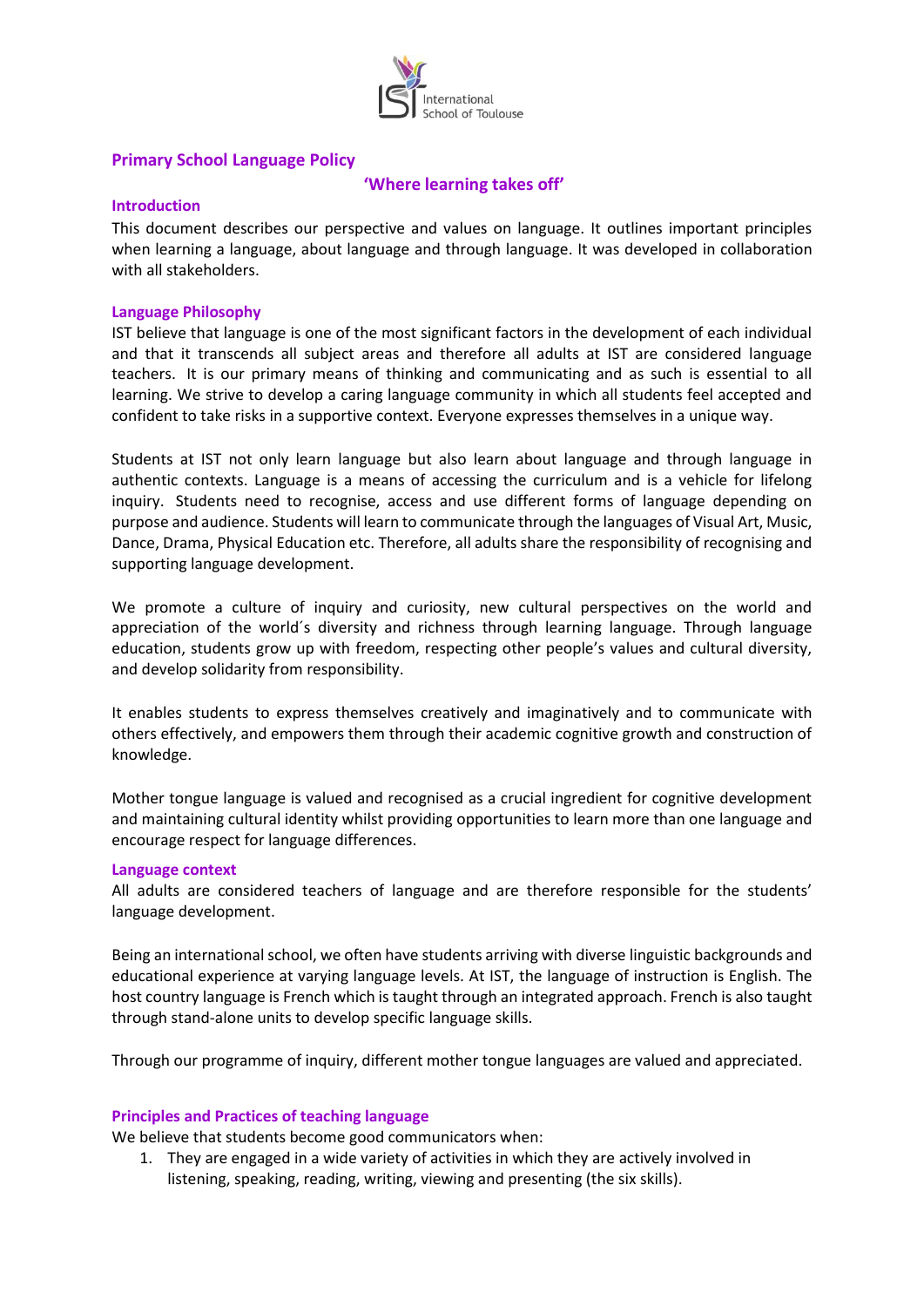

2. The language curriculum is embedded in the whole school curriculum and language activities are meaningful and relevant. *In practice this means that:*

*- the teaching of elements of language such as writing, text structure, grammar, spelling and vocabulary are taught as much as possible in the context of the different programs. - the displays in the school reflect that we use language to pursue our inquiries.*

- 3. The learning environment is positive, cooperative and inviting and encourages verbal expression and it provides a variety of resources.
- 4. They are involved in assessing themselves and receive continuous feedback through both summative and formative assessment practices
- 5. The six different language skills are taught in an integrated fashion
- 6. Differences in developmental stage are acknowledged and suitably catered for
- 7. All adults are responsible for modelling effective communication strategies
- 8. Through the written and taught curriculum the school actively promotes international mindedness

#### **Host country language**

Host Country Language Studies is an integral part of the IB PYP at IST.

At IST, all pupils will develop their proficiency in French as an additional language from the age of 4 years. All pupils are provided with the knowledge and skills to use French, referring to their prior experience and abilities. Native or near-native French speakers are taught in the top group. The programme offered ensures the development of both language and literature skills.

At IST we therefore offer 3 different ability groups for each grade, from K3 to Grade 5 including differentiation in small flexible groups. All students will have the opportunity to practice French during Physical Education classes where the language of instruction is French.

## **English as an Additional Language**

At IST, there is a Student Support Department which offers an additional differentiated programme to target the language needs of students who have English as an additional language. The Student Support department works closely with Homeroom teachers and support is provided both in and out of class depending on the individual needs of the student. Close links are made between classroom learning to ensure connections are developed and help students to access all areas of the curriculum.

## **Mother Tongue**

At IST, students have the opportunity to join language clubs and have access to a variety of books in different languages through our library and media centre. Families are invited to participate in different activities throughout the year - reading to the whole class in their mother tongue, international day, sharing culture and experiences. The school is committed to supporting and developing the integration of mother tongue languages as the PYP is implemented.

| <b>Responsibility</b>   | Head of Primary, PYP Coordinator                        |
|-------------------------|---------------------------------------------------------|
| <b>Audience</b>         | Primary Staff, Students, Parents and Board of Directors |
| <b>Draft Issue date</b> | June 2017                                               |
| <b>Issue date</b>       | September 2017                                          |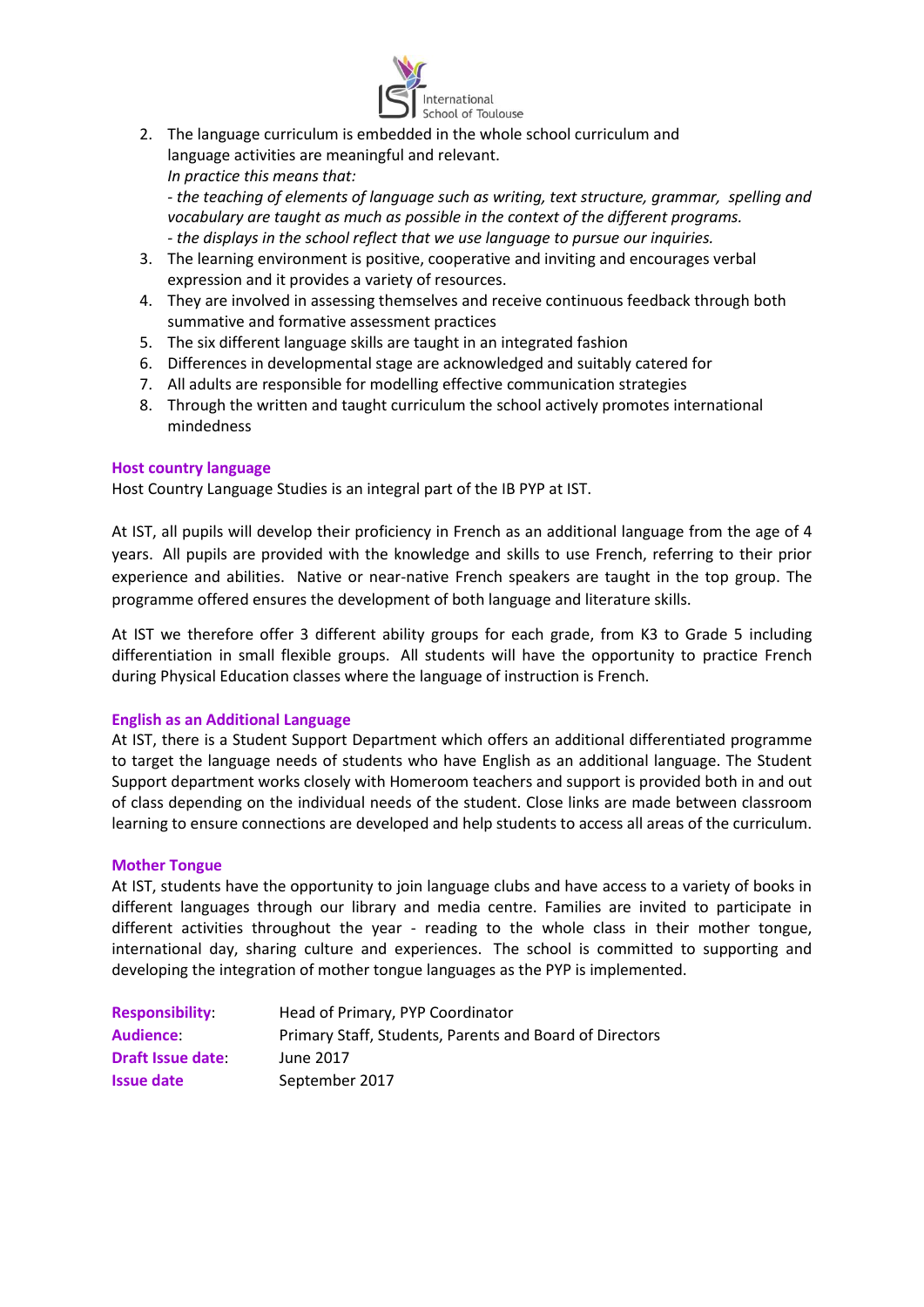

# **Secondary School Language Policy**

# **Philosophy**

In the Secondary School section of the International School of Toulouse (IST) we understand that all learning involves learning languages, learning about languages, and learning through languages. We also understand that through language learning students acquire the ability to think critically, learn independently and develop knowledge in a balanced, creative and reflective manner. Because of this every teacher at IST is a teacher of language and supports the language development of every student in their care.

Our approach to teaching and learning is driven by these beliefs and through them we will fulfil the IST Mission statement aims to "celebrate and value our cultural diversity and … actively promote international mindedness" and to "enable our students to flourish as open-minded, confident and independent young people with a lifelong desire to learn and the will to have a positive impact on the world around them".

## Accompanying statements for the above philosophy:

- At IST all students are given the opportunity to access the curriculum through English, the main language of instruction of the school.
- All students also learn one or more of the three other languages offered (French, German and Spanish) at either first or foreign language level.
- Students come to IST with many different language backgrounds and differing linguistic abilities; we therefore use a differentiated and varied instruction that is adapted to our students' needs.
- We are keen to encourage students to take advantage of the language and culture of our host country, France.

## **Secondary School language profile**

The International School of Toulouse is a private fee paying co-educational day school which was created to provide a high quality, international education in English for students from a variety of backgrounds which helps to facilitate the global mobility of families. The IST operates on a site in Colomiers, France, called Eurocampus. Because we also host a section of the Deutsche Schule Toulouse on our site the official language of Eurocampus is French. However, both IST and DST function in their own language with their staff, students and parents. It follows that the scope of this document covers only the IST Secondary School.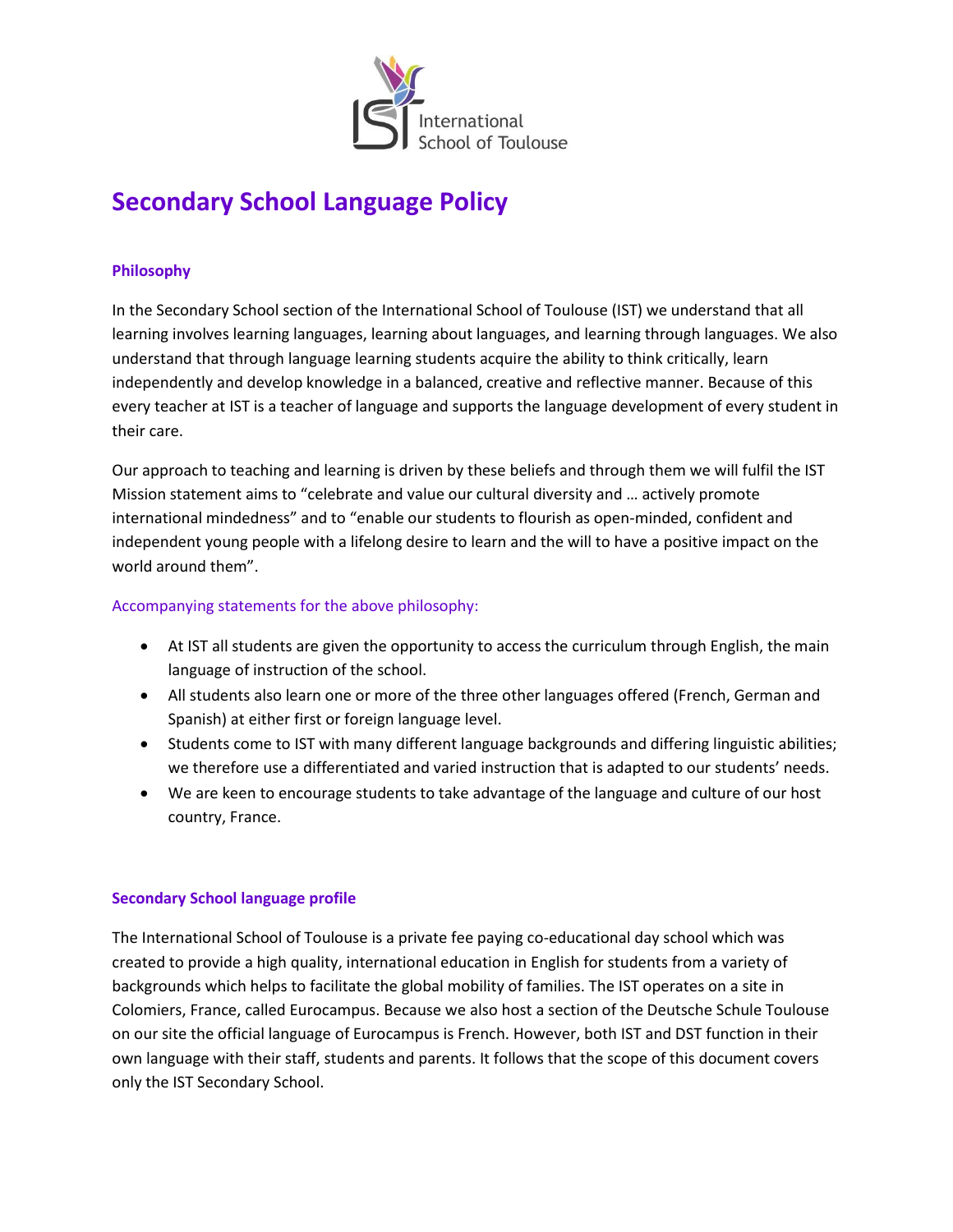At IST we value the range of languages spoken by our students at home and recognise that this needs to be taken into account in teaching and learning. At IST there is a diverse and changing language community although the overwhelming majority of students have one of four languages as a mother tongue: English, French, German or Spanish. These four languages are taught as first language and additional language $1$  at IST.

Throughout IST, it is understood that we exist in a particular social context with complex language and learning-related needs. We believe that our students should become proficient communicators in more than one language and in a variety of modes of communication. For these reasons language study and communication underpin all our programmes from Grade 6 through to Grade 12.

Regarding specific language courses, the choice and planning of language courses is flexible in order to reflect a changing school population. Language Profiling is an important tool in this process. Information such as exposure to a language, tuition in a language and mother tongue is kept in the student's file for teachers to consult.

Specific reference to students for whom English is an additional language and students with special educational needs can be found in the IST Secondary School Student Support Policy (this document also concerns gifted and talented students).

Due to the fact that the main language of instruction in the school is English it follows that assessments are carried out in that language when appropriate. Details regarding assessment across the Secondary School of IST can be found in the IST Secondary School Assessment and Reporting Policy<sup>2</sup>.

## **Specific Language courses:**

## Secondary English

All students at IST have access to specific English language teaching, both as a discrete subject and as part of the wider curriculum. We recognise that everyone who attends the school is entitled to acquire and develop their English language knowledge and skills, whatever stage they have reached, whether English is their first or an additional language. English language teaching at IST focuses on the development of speaking, listening, reading and writing skills across the curriculum.

 $\overline{a}$ <sup>1</sup> Additional language may be referred to as Second or Foreign Language at IGCSE level.

 $^2$  The Common European Framework of Reference for Languages (CEFR) is a guideline used widely across Europe to describe achievements of learners of foreign languages (learning, teaching, assessment). It is used as a reference document to inform the development of our language programmes.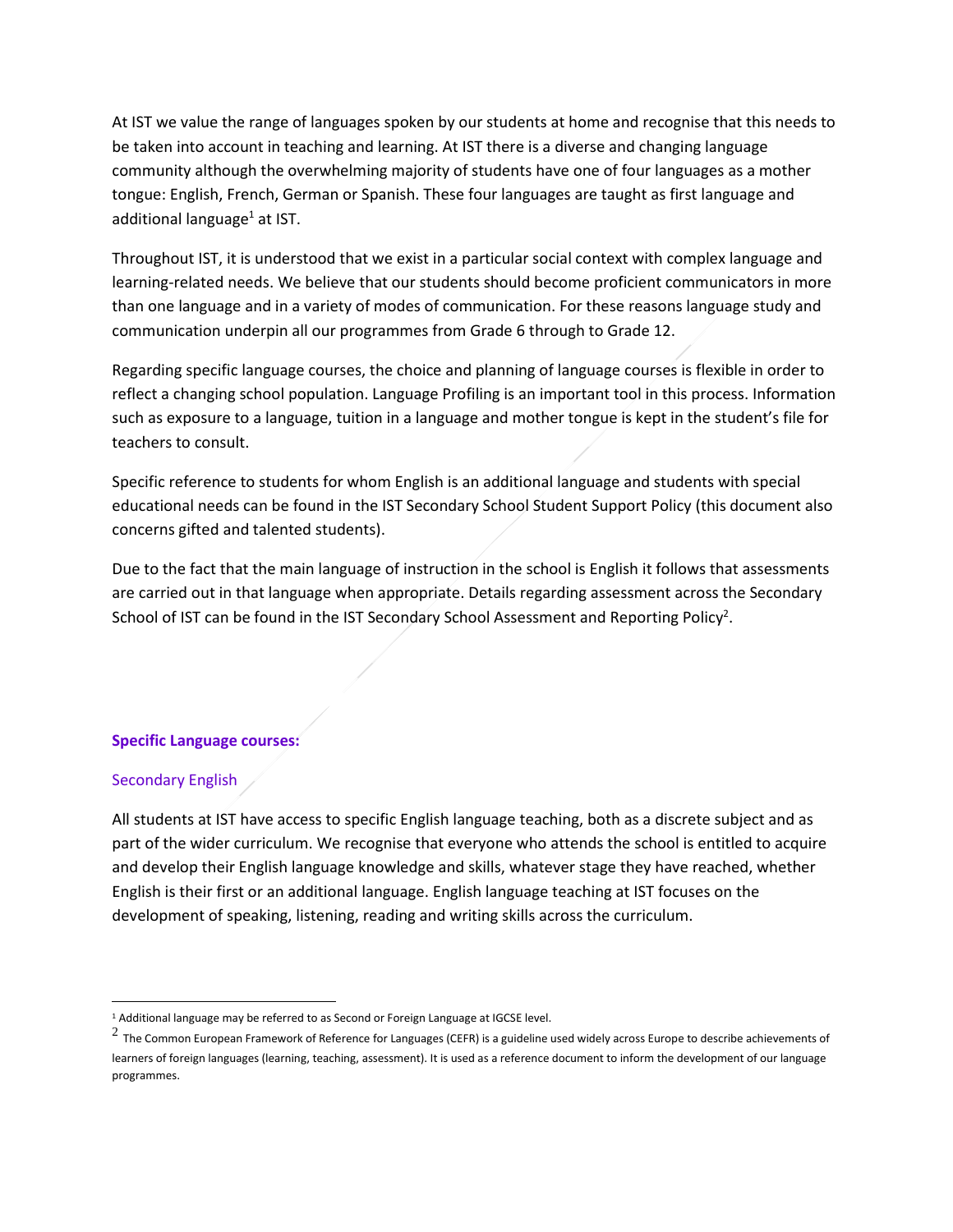The English curriculum supports the wider language teaching of the school as well as being taught as specific subjects. Students have access to texts from a range of genres, both literary and non-literary, and they are taught to write for differing audiences and purposes. Close attention is paid to the development of knowledge about the English language as well as to the skills needed to be proficient communicators, verbally and in writing.

All students study English Language until the end of Grade 10. In Grade 9 most students also take English Literature or they may opt for German or Spanish Literature instead. Thereafter, as part of the International Baccalaureate Diploma Programme, either Literature or Language and Literature (English A) are offered, or students can choose Language Acquisition (English B).

# Secondary French

French is offered throughout the curriculum up to Grade 12. It is the only compulsory LOTE up to Grade 10 as it is the language of our host country and culture. It can be studied as a (near) first language or as a foreign language for beginners and intermediate students.

## *French First Language*

French First Language is offered from Grade 6 to 10. French Literature A and/or Language & Literature programmes are offered in Grade 11 and 12 in the IB diploma. These options may be followed by students who obtained IGCSE French First language in Grade 10 or by students with a very high level of competence. There is no separate IGCSE French literature course and exam.

## *French Foreign Language*

French as a foreign language is offered at two different levels according to the student prior experience and proficiency. In Grades 6-8 students strengthen and consolidate their language acquisition, allowing them to develop their skills in order to prepare for the IGCSE exam at the end of Grade 10. In Grade 11, students can either study French B or French *ab initio* as part of the International Baccalaureate Programme.

## Secondary German and Spanish

German and Spanish are offered throughout the curriculum up to Grade 12. They can be studied as (near) first languages or as foreign languages.

# *German & Spanish First Language*

German and Spanish First Languages are offered from Grades 6-8 and in Grade 9 students may opt for German/Spanish First Language IGCSE. They may also take IGCSE Literature in these languages. German and Spanish Literature A and/or Language & Literature A programmes are offered in Grade 11 and 12 in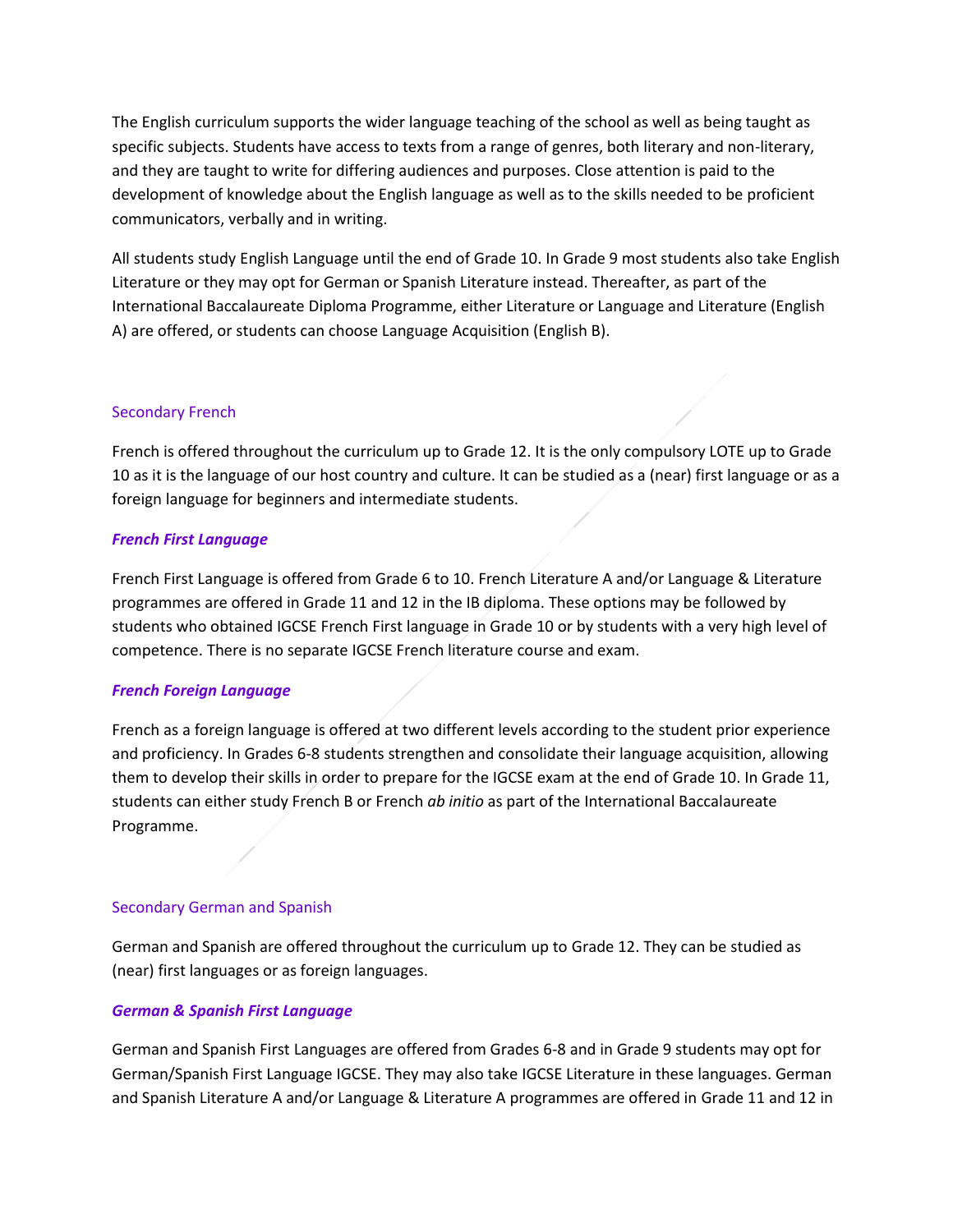the IB diploma. These options may be followed by students who obtained IGCSE German or Spanish First Language in Grade 10 or by students with a very high level of competence. There is no separate IGCSE German literature exam.

## *German & Spanish Foreign Language*

After an induction period in Grade 6, students will choose between German and Spanish foreign languages and will continue until the end of Grade 8. They may choose to continue to IGCSE level in Grades 9 and 10. In Grade 11, students may either study German/Spanish B or German/Spanish *ab initio* as part of the International Baccalaureate Programme.

**Responsibility:** Principal / Head of Secondary **Audience:** All IST Secondary School community **Issue date:** September 2015 **Last updated:** July 2016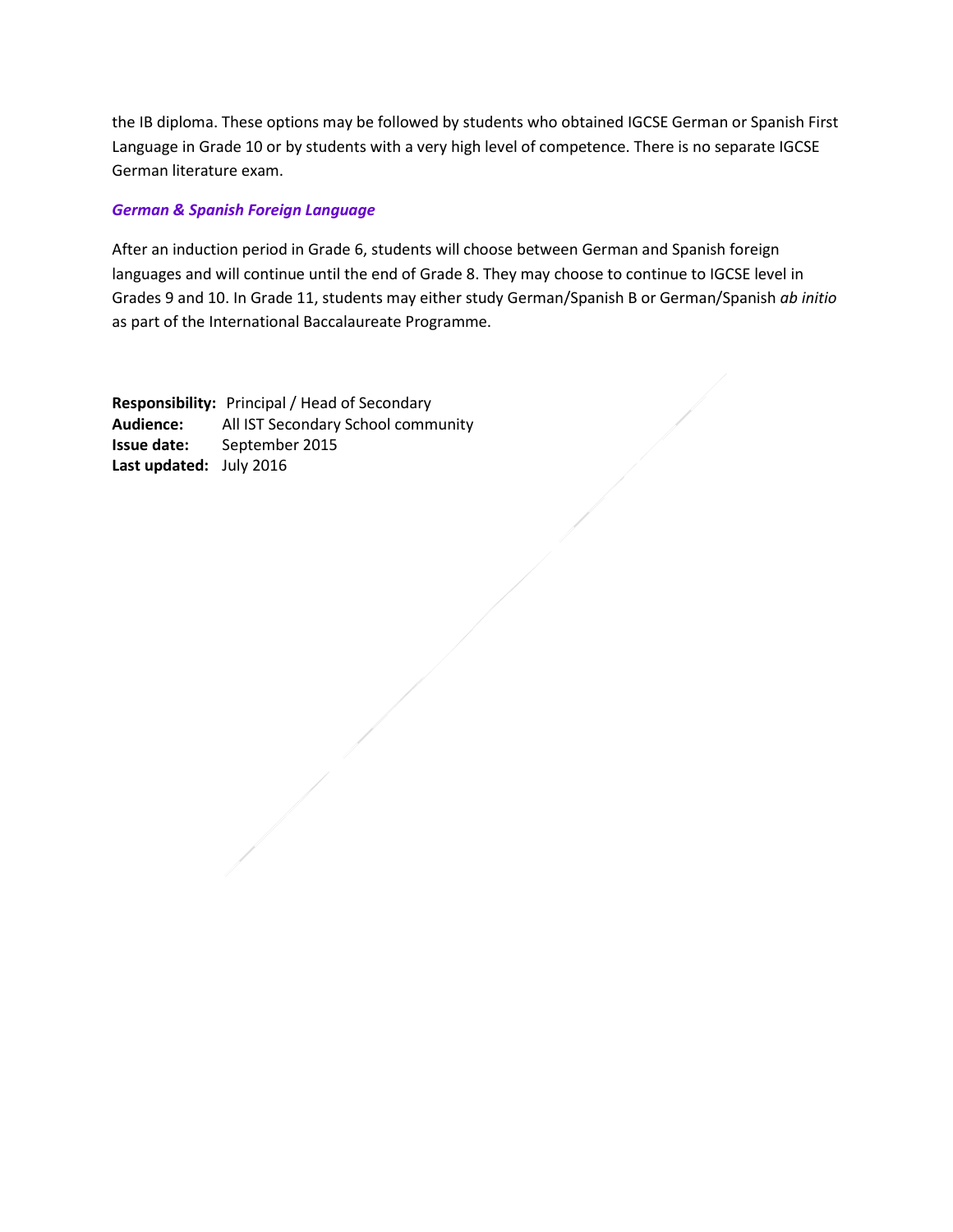

| 2 compulsory languages (6 - 8) |                       |        |                  |              |                   |  | 1 compulsory third language (6 - 8) |                     |   |                |
|--------------------------------|-----------------------|--------|------------------|--------------|-------------------|--|-------------------------------------|---------------------|---|----------------|
|                                | ENGLISH               |        | <b>FRENCH</b>    |              |                   |  | <b>SPANISH</b>                      |                     |   | <b>GERI</b>    |
|                                | First Language        | A<br>N | Foreign Language |              | First<br>Language |  | First Language                      | Foreign<br>Language | o | First<br>Langu |
| Grade 6<br>Grade 7             | English               | D      | Standard         | Intermediate | Advanced          |  | <b>Spanish</b>                      | <b>Spanish</b>      |   | Germ           |
| Grade 8                        | <b>First Language</b> |        |                  |              |                   |  | First                               | Foreign             |   | First          |

| 1 compulsory third language (6 - 8)   |   |                   |                     |  |  |  |  |  |
|---------------------------------------|---|-------------------|---------------------|--|--|--|--|--|
| <b>SPANISH</b>                        |   | <b>GERMAN</b>     |                     |  |  |  |  |  |
| Foreign<br>First Language<br>Language | O | First<br>Language | Foreign<br>Language |  |  |  |  |  |
| <b>Spanish</b><br><b>Spanish</b>      |   | German            | German              |  |  |  |  |  |
| First<br>Foreign                      |   | First             | Foreign             |  |  |  |  |  |

|              |                       | 3 core subjects (IGCSE)                |                       |        |                  |              |          |                  |                    | 1 or 2 options (IGCSE) (to choose out of 5) |          |
|--------------|-----------------------|----------------------------------------|-----------------------|--------|------------------|--------------|----------|------------------|--------------------|---------------------------------------------|----------|
|              | <b>ENGLISH</b>        |                                        |                       |        | FRENCH           |              |          | <b>SPANISH</b>   |                    | <b>GERMAN</b>                               |          |
| <b>IGCSE</b> |                       | English First Language or English as a |                       |        | Foreign Language |              | First    |                  |                    |                                             |          |
|              | Second Language       |                                        |                       |        |                  |              | Language |                  |                    |                                             |          |
| Grade 9<br>& | AND                   |                                        |                       | Ν<br>D |                  |              |          | Spanish<br>First | Spanish<br>Foreign | German<br>First                             | Ge<br>Fo |
| Grade<br>10  | English<br>literature | German<br>literature                   | Spanish<br>literature |        | Standard         | Intermediate | Advanced | Language         | Language           | Language                                    | Lar      |

| 1 or 2 options (IGCSE) (to choose out of 5) |                           |  |                 |                   |  |  |  |
|---------------------------------------------|---------------------------|--|-----------------|-------------------|--|--|--|
| <b>SPANISH</b>                              |                           |  | <b>GERMAN</b>   |                   |  |  |  |
| Spanish<br>First                            | <b>Spanish</b><br>Foreign |  | German<br>First | German<br>Foreign |  |  |  |
| Language                                    | Language                  |  | Language        | Language          |  |  |  |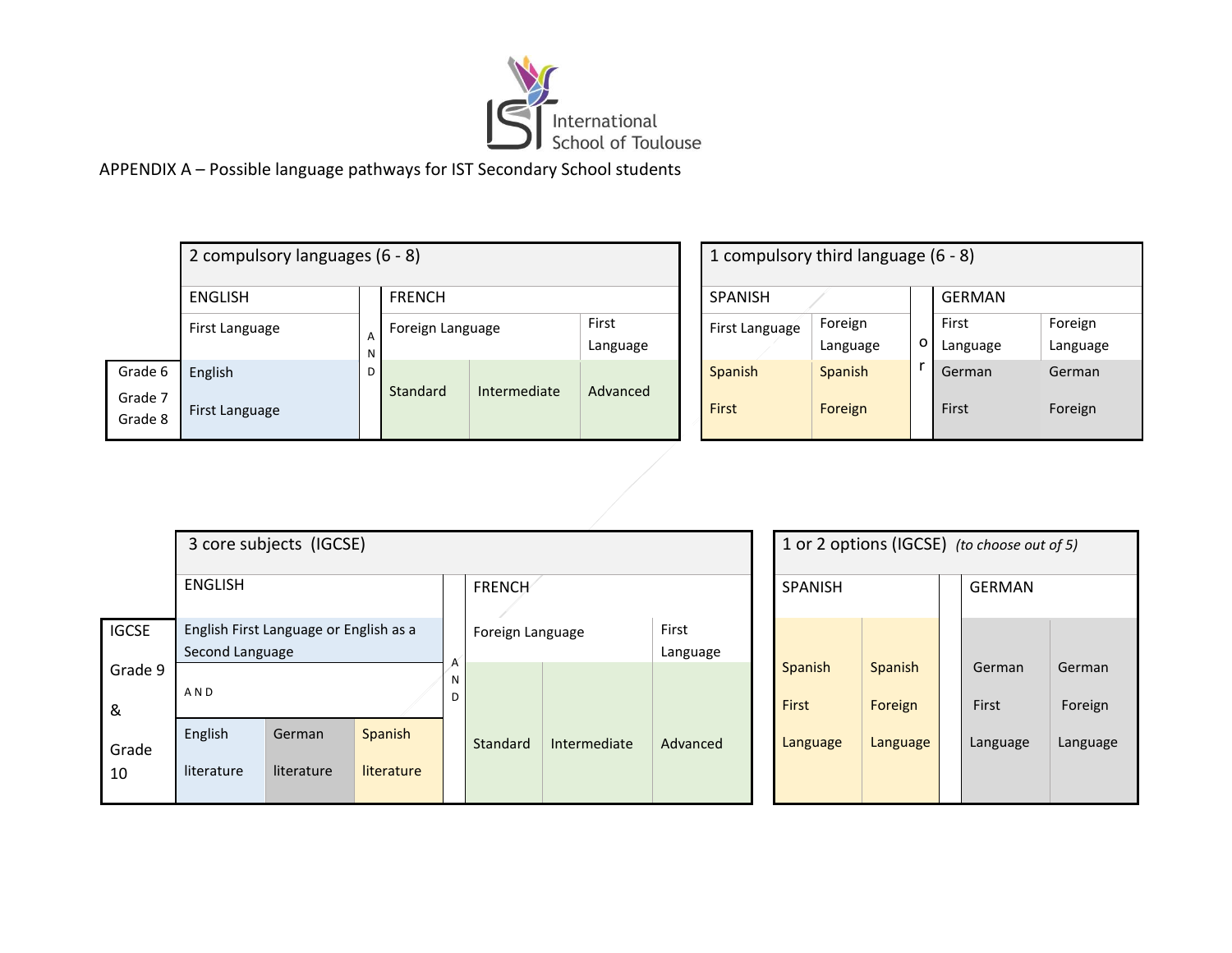| (exam |  |  |  |
|-------|--|--|--|
|       |  |  |  |

|                  |                  | One language from group 1                          |                                     |  | One or two languages from group 2 |                                    |
|------------------|------------------|----------------------------------------------------|-------------------------------------|--|-----------------------------------|------------------------------------|
|                  |                  | For first language or near first language speakers |                                     |  |                                   | For non-first language<br>speakers |
| IB               | English<br>SL/HL | English A<br>Literature                            | English A<br>Language & Literature  |  | English<br>SL/HL                  | English B                          |
| Grade<br>11<br>& | French<br>SL/HL  | French A<br>Literature or Language & Literature    |                                     |  | French<br>SL/HL                   | French B                           |
| Grade<br>12      | German<br>SL/HL  | German A                                           | Literature or Language & Literature |  |                                   | German B                           |
| (exam)           | Spanish<br>SL/HL | Spanish A<br>Literature or Language & Literature   |                                     |  | Spanish<br>SL/HL                  | Spanish B                          |

|                  | One or two languages from group 2  |                                    |  |  |  |  |
|------------------|------------------------------------|------------------------------------|--|--|--|--|
|                  | For non-first language<br>speakers | For beginners                      |  |  |  |  |
| English<br>SL/HL | English B                          |                                    |  |  |  |  |
| French<br>SL/HL  | French B                           | French ab initio<br>SL only        |  |  |  |  |
| German<br>SL/HL  | German B                           | German <i>ab initio</i><br>SL only |  |  |  |  |
| Spanish<br>SL/HL | Spanish B                          | Spanish ab initio<br>SL only       |  |  |  |  |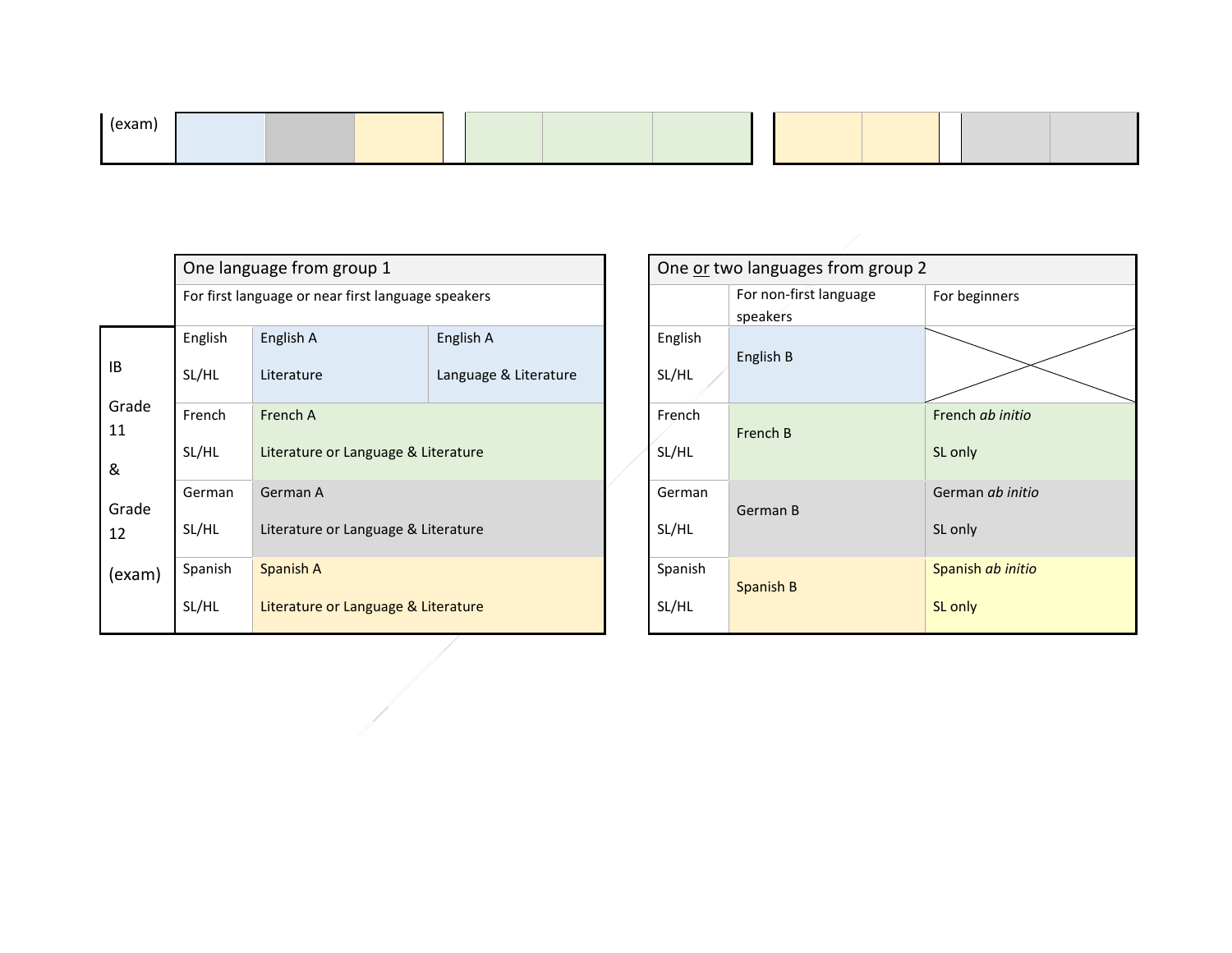

#### APPENDIX B

## **Language learner profile**

The aim of the language leaner profile is to develop internationally minded people who help to create a better and more peaceful world. They recognize their common humanity and shared guardianship of their own language and culture, as well as of the foreign language(s) and culture(s) learned.

**Inquirers**: They use language as their prime medium of inquiry to learn through and about language and use a foreign language as a second medium.

**Thinkers**: They use language precisely and skilfully in the context of higher level thinking and to some extent in a foreign language.

Communicators: They are confident users of oral and written language forms in a variety of situations.

**Risk-takers**: They attempt to read, write and speak in situations where they may not feel totally competent.

**Knowledgeable**: They understand the internal structures of language and the various influences on its development. They have experience of a wide range of literature in their first language and develop one in a foreign language.

**Principled**: They are aware that language is powerful, that it can have a profound effect, and that it must be used responsibly.

**Caring**: They show responsible, caring attitudes towards the use of language and they value literature for the insight it gives into the feelings of others.

**Open-minded**: They respect differences and similarities between languages and dialects. They are aware of the use of language as an expression of bias and strive to maintain an objective stance.

**Balanced**: They are aware of the need for an educated person to be an effective communicator. They use literature for learning and for leisure in their native and in a foreign language.

**Reflective**: They reflect upon their own levels of language development in their mother tongue and other languages. They consciously work at improving their language proficiency.

**Creative**: They use language creatively to explore their world and to communicate effectively with others. They are ambitious and seek different strategies in their interactions.

**Resilient**: They do not give up when language learning is challenging. Through learning languages they acquire behaviours than can be transferred to other subjects.